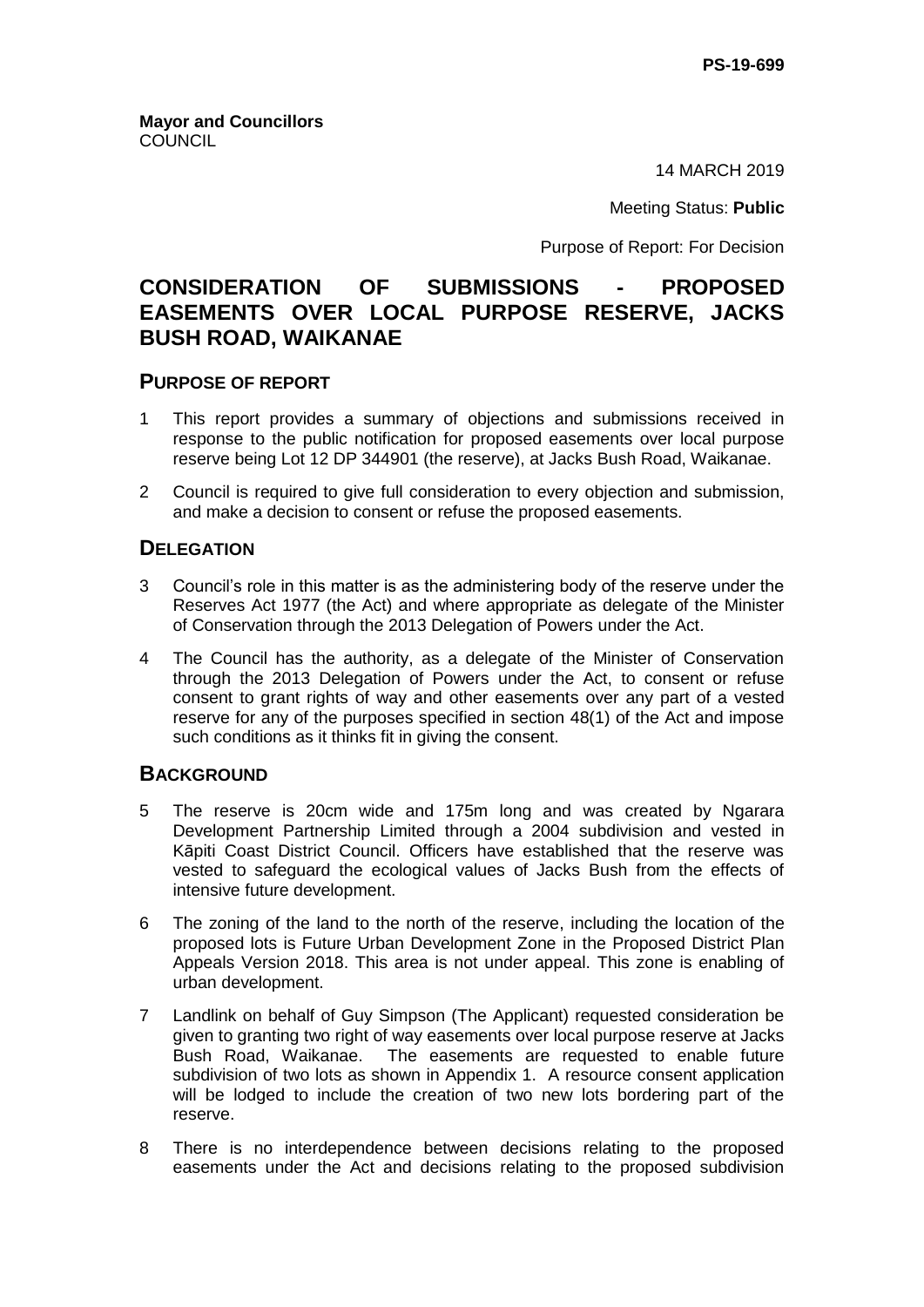resource consent under the Resource Management Act 1991 (RMA). The proposed subdivision resource consent is not considered as part of the process for granting the easements. A resource consent application will be submitted in the future regardless of the outcome of the right of way easements as a different access is possible from Ngarara Road if the easements are not allowed.

9 On 18 October 2018, Council received report CS-18-634 Proposed Easements over Local Purpose Reserve, Jacks Bush Road, Waikanae, attached at Appendix 2, and adopted the following:

*That the Kāpiti Coast District Council authorise the Chief Executive to undertake the required public notification process for two proposed right of way easements and service easements as outlined in this report (CS-18-634) over land at Jacks Bush Road, Waikanae, as shown in Appendix 3 to report CS-18-634, to two future lots created from a subdivision proposal for Lot 2 DP 82054 and Lot 1 DP 72861.* 

*If no submissions or objections are received, that the Kāpiti Coast District Council delegates to the Chief Executive all necessary powers to agree and register the easements, provided that a resource consent for the creation of Lot 3 and Lot 4, as shown in Appendix 2 to report CS-18-634, is approved through the regulatory process, and the associated deposit of survey plans.* 

- 10 The resolutions enabled the public notification process to be undertaken, in accordance with s119 and s120 of the Act. A public notice outlining the proposed easements and asking for objections and submissions was published in the Kapiti News on 31 October 2018. In addition to the public notification requirements under the Act:
	- Letters providing information about the public notice, were delivered to fifteen residential letterboxes in Jacks Bush Road and Ngarara Road; and
	- Information about the public notice was sent to ten email addresses of residents or non-resident land owners in the local area (Jacks Bush Road and Ngarara Road).
- 11 S120(d) of the Act requires the administering body (Council) to give full consideration to every objection or submission received before deciding to proceed to consent or refuse to consent any or all of the proposed easements.
- 12 Fifteen submissions were received. Of the 15, 11 object to the proposal; three support the proposal; and one is neutral.

## **ISSUES AND OPTIONS**

## **Issues**

- 13 Six key themes were raised in the submissions, as follows:
	- a. The protective purpose of the reserve
	- b. Traffic, road safety and road nuisance
	- c. Ecological values of Jack's Bush, part of the wider Nga Manu Wetland **Complex**
	- d. Character of Jacks Bush Road
	- e. The easements would enable intensive development in the future
	- f. Alternative access is available from Ngarara Road
- 14 Submissions have been summarised by Council Officers and the summary table is attached as Appendix 3. The full submissions are attached as Appendix 4 and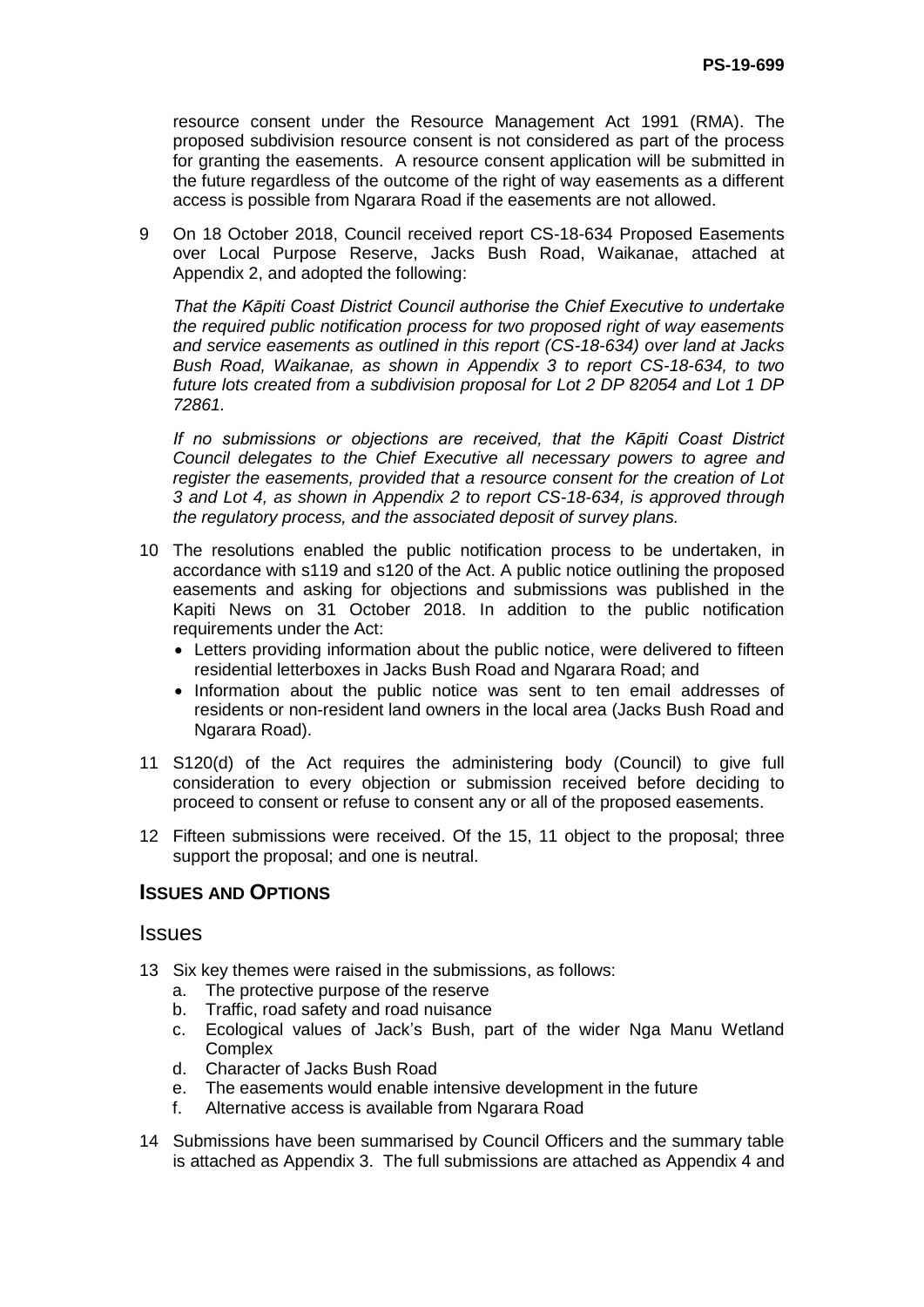should be referred to for more detailed information. Submission summaries and responses by the six key themes are set out below.

### **a. The protective purpose of the reserve**

#### Submission summary:

Eight of the submissions raise concerns that granting the proposed easements over the reserve would be a breach of the purpose for which the reserve was created. The Applicant's submission sets out how the proposed easements are consistent with the purpose of the reserve.

The following points are a summary of the points raised in submissions:

- The reserve originated as an environmental safeguard installed when creating the Jack's Bush subdivision to protect against future development by restricting access to Jacks Bush Road. (JBR-3)
- The reserve was put in place to control future development of the land to the North of Jacks Bush Road (JBR-6)
- Property bought with understanding that covenants in place on properties; and the local purpose reserve would mean there would only ever be 9 properties on Jacks Bush Road, providing a safe quiet rural road for walking and children learning to ride bikes (JBR-8)
- An understanding that the local purpose reserve was put in place specifically to not allow further traffic on Jacks Bush Road, dense housing, damage to biodiversity, especially to Jack's Bush (JBR-9)
- Isolation strip was placed to protect Jack's Bush from the effects of any future development that may occur on neighbouring land (JBR-10)
- The Hearing Committee report mentions the isolation strip, which is shown the Ngarara Development Partnership plan as an ecological buffer zone (JBR-10)
- There would be more people who are not part of our group using the Jacks Bush road (JBR-10)
- If easement granted, Council will have broken the contract with the original developers (JBR-11)
- The vesting of the local purpose reserve was to prevent this sort of change to Jacks Bush Road (JBR-13)
- Much of surrounding land area under protective covenant with no further subdivision of individual lots permitted and isolation strip is protecting Jacks Bush from future development. Granting easements would remove the protection that was approved by Council (JBR-14)

#### Response

The creation of the local purpose reserve was approved through a Council Committee hearing decision on 21 March 2003 for a land-use and subdivision consent (RM 020073) application by Ngarara Development Partnership. The documents relating to the creation the local purpose reserve through this decision have been reviewed.

The reserve was put into place to control the potential effects on Jack's Bush of future intensive development of the land to the North of Jacks Bush Road. In particular, the effects on ecological values from additional stormwater runoff to Jack's Bush if kerb and channel was required, and the effects of additional vehicles on fauna and flora.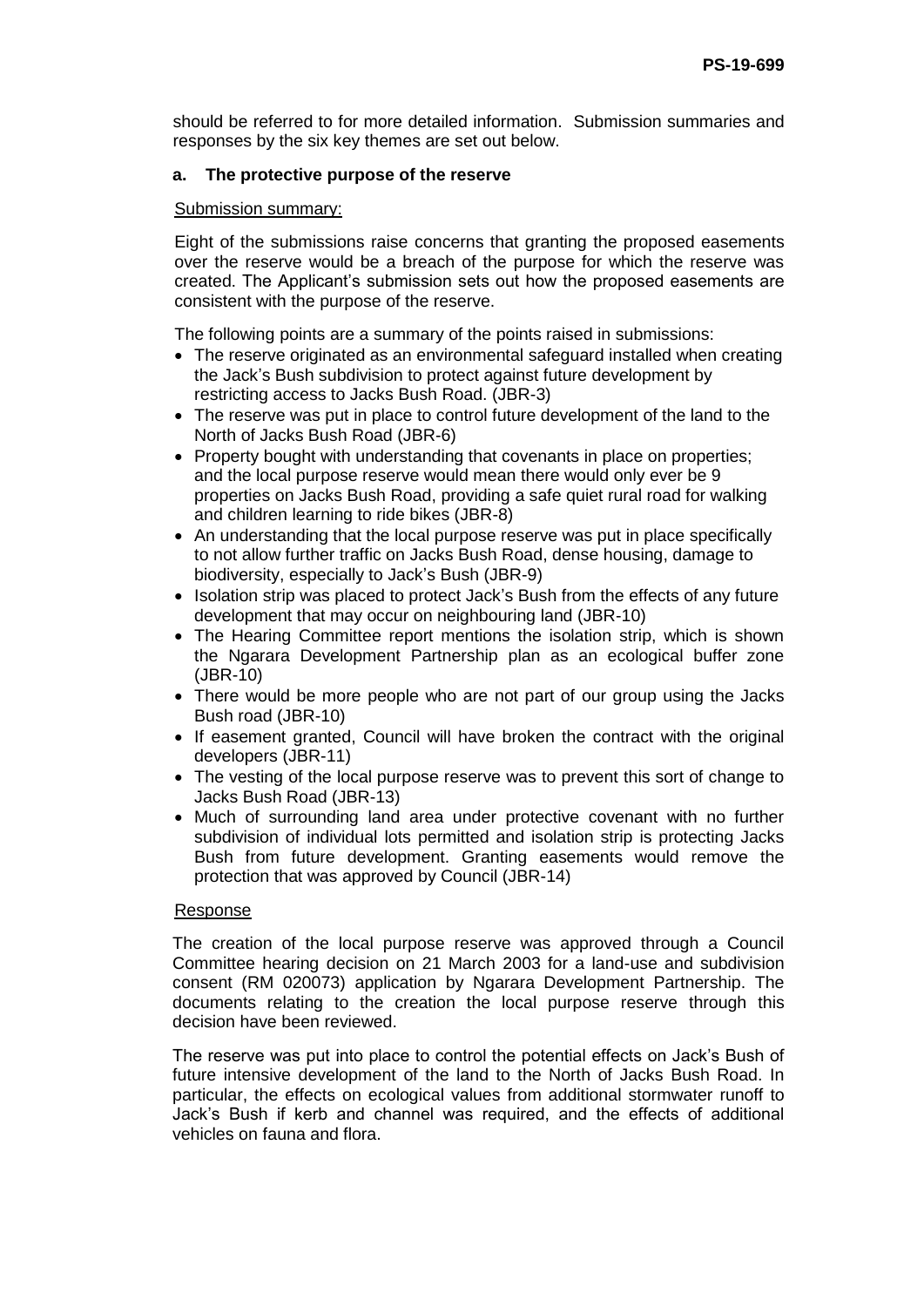The intensity of development that is most likely to conflict with the purpose of the reserve is intensive suburban development, including a road connection from Jacks Bush Road. In this circumstance, the reserve would provide an additional set of controls to the Resource Management Act 1991 (RMA) to manage the effects of development.

At the time of the Ngarara Development Partnership subdivision, the Council Planner raised concerns that "the creation of the strip of land would mislead people and create confusion for people in the future". These strips of land adjacent to roads provide a mechanism to control access to the adjacent land. In this case, the purpose for the control is to ensure that the effects of intensive future development, if accessed off Jacks Bush Road, are managed in order to protect Jack's Bush.

The hearing report contains the reasons that the Committee accepted that Lot 12 should be created as part of the subdivision, as follows:

#### **Amalgamated Titles**

Lot 12 is shown as an isolation strip on Landlink Ltd Plan No. 119.02-1 E, 19 April 2002 to be held (amalgamated) with lot 3. The Planner stated that "the Registrar General of Lands has not been consulted and Lot 12 should vest as road."

In consideration of lot 12 the Applicant submitted that "since the adjoining land has the potential to become residential at some point in the future, it is considered prudent to safeguard Jack's Bush from the effects of intensive future development by placing a buffer zone along the common boundary."

The Applicant stated that she made enquiries with the appropriate persons but was told that a decision would be made when the Council made the necessary application.

The Committee agrees with the Applicant's protective purpose of lot 12 and accepts that it should be amalgamated with lot 3.

The Hearing Committee then imposed the following two conditions, in relation to Lot 12:

- 1. The title plan or e survey data set must conform to the subdivision consent proposal shown on Land Link Ltd: 119.02-1 Issue E dated 19 April 2002, submitted with application no. RM020073. Except Lot 12 to change under condition 16 below as local purpose reserve to vest.
- 16. Lot 12 shall be amalgamated with lot 3. In the event that the Registrar General of Lands does not permit such amalgamation then Lot 12 shall vest as local purpose reserve.

The 223 and 224 certification applications for the Ngarara Development Partnership subdivision provide further detail, in regards to compliance with Condition 16 and what the developer considered would constitute the effects of intensive future development on Jack's Bush as follows:

*"This land (lot 12) was set aside from the road because allowing access to the future residentially zoned land to the north would mean that significantly more traffic could use the road, the road may have to be upgraded to a kerb and*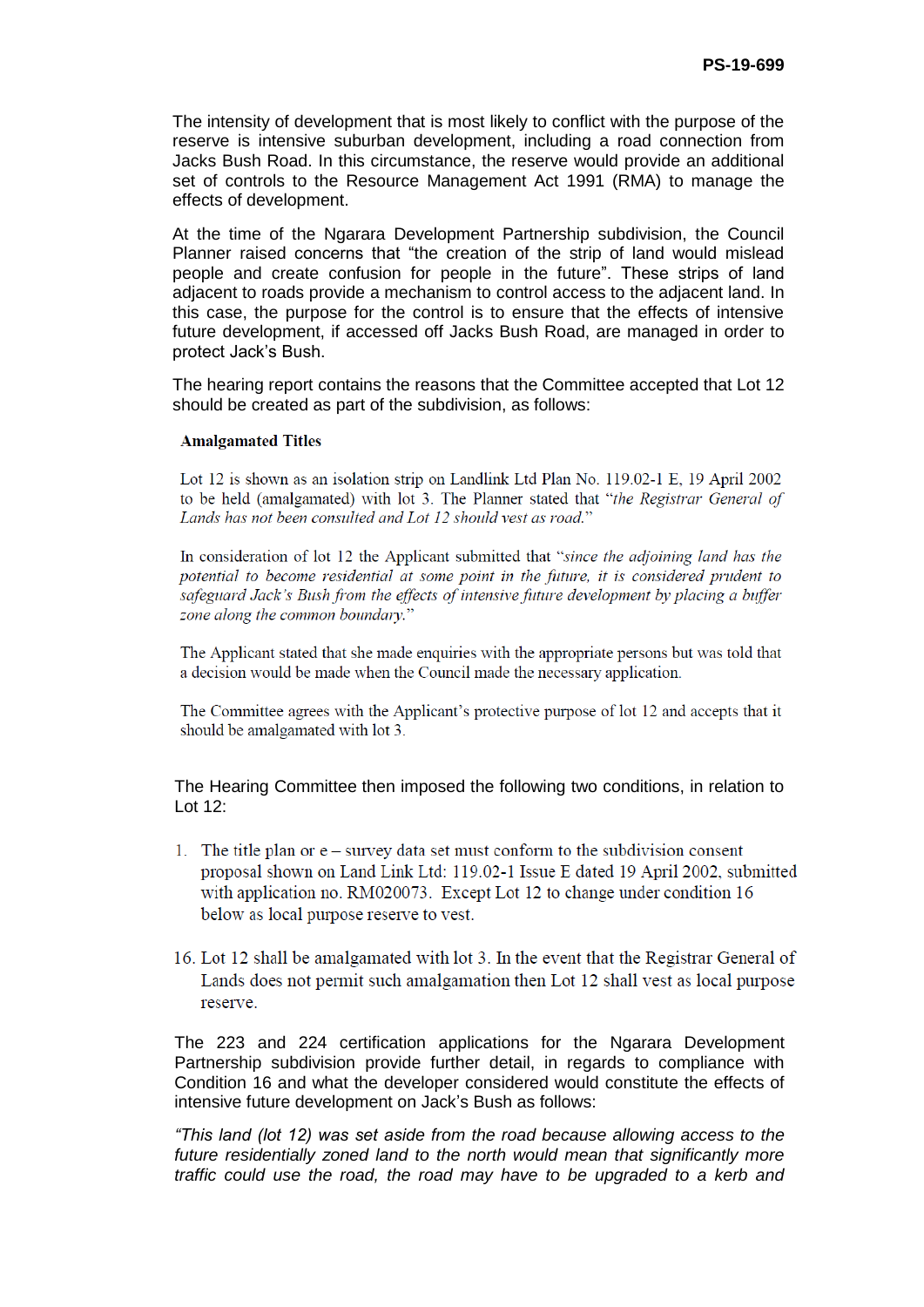*channel road with consequences on the stormwater system (which was not designed to cater for such an increase in flow), and would have effects on the flora and fauna by virtue of the additional vehicles (noise, dust and fumes) using the road."*

An additional two lots with access to Jacks Bush Road would not result in significantly more traffic or require a road upgrade to kerb and channel. Effects on the flora and fauna are discussed later in this report.

As there is alternative access, the adjacent land has the potential in the future to be developed regardless of the reserve. The reserve can still fulfil its purpose by use of it to control development density on the adjoining land, only if easements are granted and restrictive conditions are applied restricting the lot size to low housing density. Easement conditions requiring planting and maintenance of appropriate native species would also reflect the protective purpose of the reserve for Jack's Bush.

The ability to use the reserve to restrict the any further lots or dwellings is consistent with the reserve providing a buffer of low density and restricting further development that would result in a significant increase in traffic.

### **b. Traffic, road safety and road nuisance**

#### Submissions summary:

Ten of the submissions raised concerns about traffic, road safety and nuisance.

The following points are a summary of issues raised in submissions:

**Safety** 

- Safety concerns on impact of additional vehicles entering and exiting Jacks Bush Road as a result of the geometry of the road and sight visibility
- Concern about road safety on Ngarara Road
- Safety concerns about the proposed access being opposite a driveway
- There is already a concentration of driveways on Jacks Bush Road which make it dangerous for road users especially as there are no footpaths
- Safety concerns for children and animals on Jacks Bush Road

#### Amenity

- Nuisance from headlights
- Increased traffic on quiet road
- Increase in traffic noise, especially at the intersection
- It was understood that the local purpose reserve was put in place to prevent additional traffic on Jacks Bush Road;

Alternative Access

- An alternative access into the subdivision from Ngarara Road would be safer
- Development of a paper road would be triggered if there was additional traffic on Jacks Bush Road

#### Response

The Resource Consent process will consider traffic implications with regard to the proposed subdivision and access to the new lots. However, the roading team have reviewed the submissions and provided a response considering the safety concerns raised.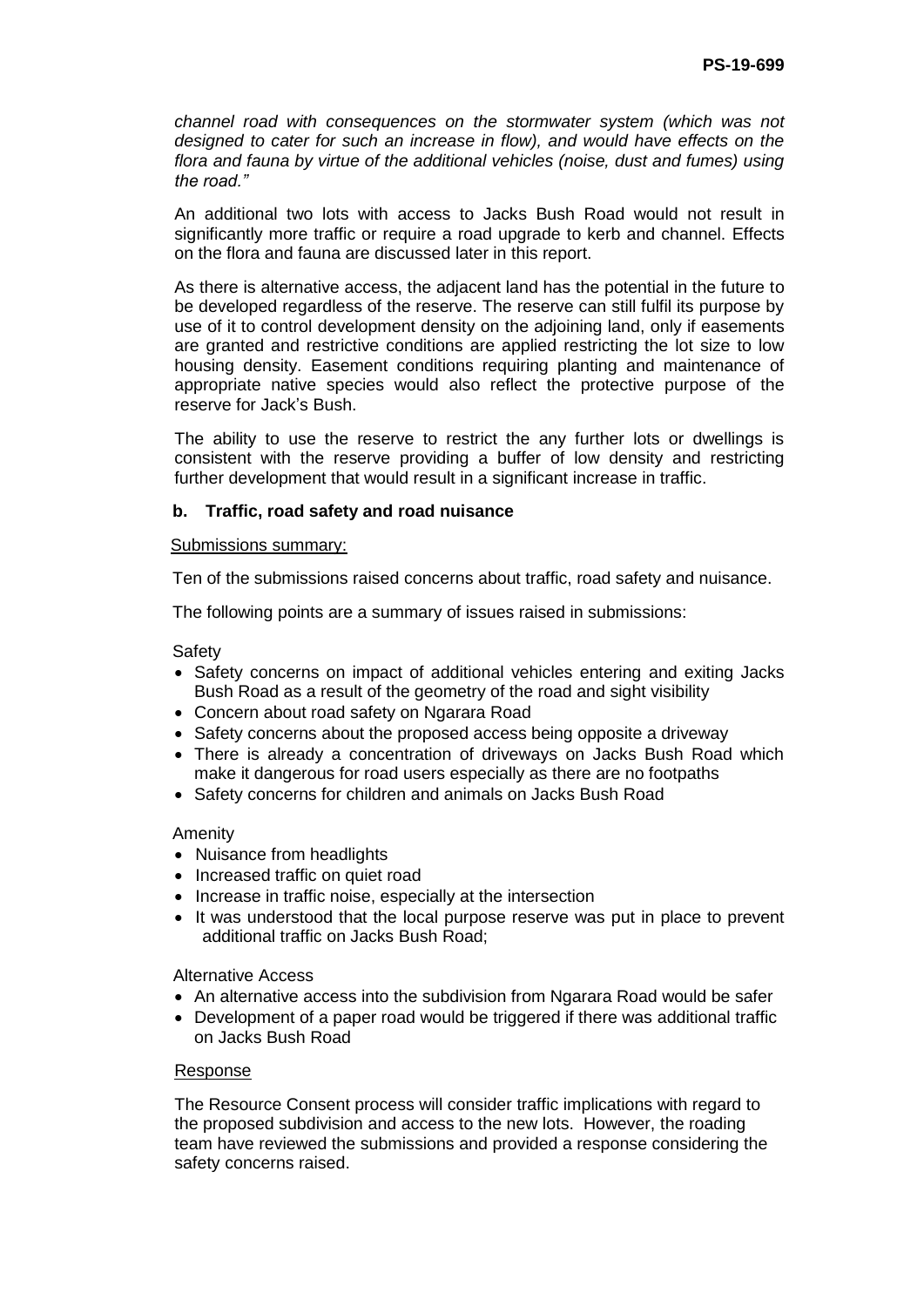Jacks Bush Road has a 19m wide road reserve and an approximately 5.5m wide carriageway and generous flat grassed berms. The road is short which means traffic can only drive slowly and has not much traffic (even with the proposed additional two lots) and in this way is like a shared road. The presence of a berm provides additional spaces for people to walk, ride or cycle safely off road. The road is fairly flat and straight enabling traffic travelling along the road to easily see other approaching road users including the access for the proposed two new lots. As such it could easily accommodate the traffic from two additional lots.

The residents of Jacks Bush Road enjoy the benefit of a low volume road environment. However, as legal road any member of the public has the right to drive on it. The traffic volume on both Ngarara Road and Jacks Bush Road is low and while concerns have been raised by residents there have been no police reported crashes at or within 50m of this intersection in the previous 10 years.

Councils transport engineer has advised that the intersection from Ngarara Road in to Jacks Bush Road could cope with the additional vehicle movements that would result from two additional lots. It is noted that visibility to the north of Jacks Bush Road is limited by both road geometry and trees. In this situation it is standard practise to install a 'concealed intersection' warning sign. If the additional lots proceed signage would need to be installed and vegetation removed as a matter of course.

### **c. Ecological values of Jack's Bush, and the wider Nga Manu Wetland Complex**

Seven of the submissions raised concerns about the effects of granting the easements on the ecological values of Jack's Bush, and the wider ecological values of the Nga Manu Wetland Complex. This theme has been further subcategorised into five sub-themes.

## (i) General concerns

#### Submissions summary

Submission points about general ecological considerations include:

- Request regard is given to the ecological values of Jack's Bush (JBR-5)
- Understand that the local purpose reserve was put in place specifically to not allow damage to biodiversity, especially to Jack's Bush (JBR-9)
- Jack's Bush has a diversity of birdlife and exceptional biodiversity (JBR-10)
- Negatively impact on the ecological balance (JBR-10)
- Would likely have a negative impact on the ecology of Jack's Bush (JBR-10)
- Will lead to a withering of environmental standards Jack's Bush exhibits and is cherished by the community (JBR-10)
- The Key Native Ecosystem Programme has not been considered (JBR-10)
- Failure to ensure the same high environmental standards are applied to proposed Lot 3 and 4 (JBR-12)
- Failure to acknowledge history and uniqueness of Jack's Bush and Nga Manu wetland complex (JBR-12)
- Ecological buffer zone established to protect Jack's Bush from potential future development (JBR-12).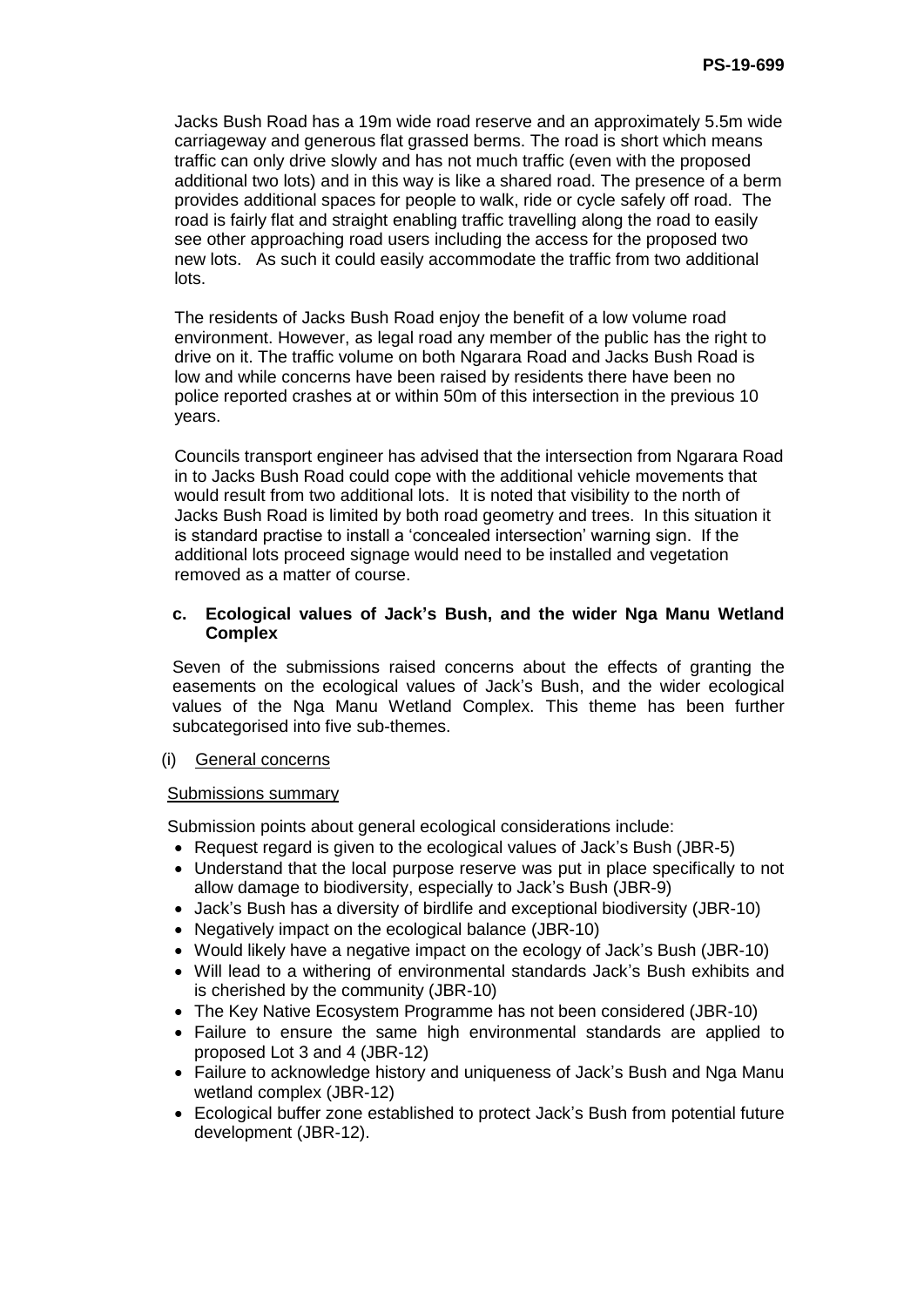#### Response

As raised in submissions, the purpose of the reserve is to protect the ecological values of Jack's Bush.

While the proposed two lots of 3,443m² and 3,262m² are not intensive development, and the Resource Management Act 1991 (RMA) manages effects on biodiversity and other natural values, it is still important to consider any potential, in particular, the effects on Jack's Bush of additional vehicle movements from two additional households on Jacks Bush Road.

The Boffa Miskell ecological assessment for the Applicant concluded that additional traffic would not have any increase in impacts on resident wildlife present in Jack's Bush or put populations of indigenous wildlife at risk. The assessment also concluded that the planting of native species along the boundary with the road to replace the pine trees would have a positive effect of ecological values.

#### (ii) Intensive development

#### Submission summary:

Two submissions raised concerns about the effects of intensive subdivision on biodiversity and the environment as follows:

- Appreciates the concerns of Jacks Bush Road community regarding possible intensive subdivision and the threats this would pose to the environment in general (JBR-5)
- Protection of adjacent land from intensive subdivision and the maintenance of the integrity of the remnant bush areas will benefit future generations(JBR-5)
- Dense housing will cause serious damage to Jack's Bush, Nga Manu and local biodiversity (JBR-9)

#### Response

The two proposed lots of 3,443m² and 3,262m² are not an intensive density. Easement conditions restricting further subdivision and additional dwellings can be imposed, if the easements are granted.

If the easements are not granted and the land was developed using access from Ngarara Road, it may be more difficult for residents living on Jacks Bush Road to have a positive influence regarding ecological values that are important to the Jacks Bush Road community.

#### (iii) Access onto Jack's Bush Road

#### Submission summary:

One submission raised the concern that accessways onto Jacks Bush Road will jeopardise the protection of the wetland biodiversity (JBR-7).

#### Response

While the purpose of the reserve relates to the effects of intensive development on Jack's Bush, it is the effects on Jack's Bush of the additional vehicle movements on Jacks Bush Road that the proposed easements would enable that is important to consider.

The Boffa Miskell landscape and ecological report, prepared for the Applicant, provided the following analysis for whether two additional dwelling additional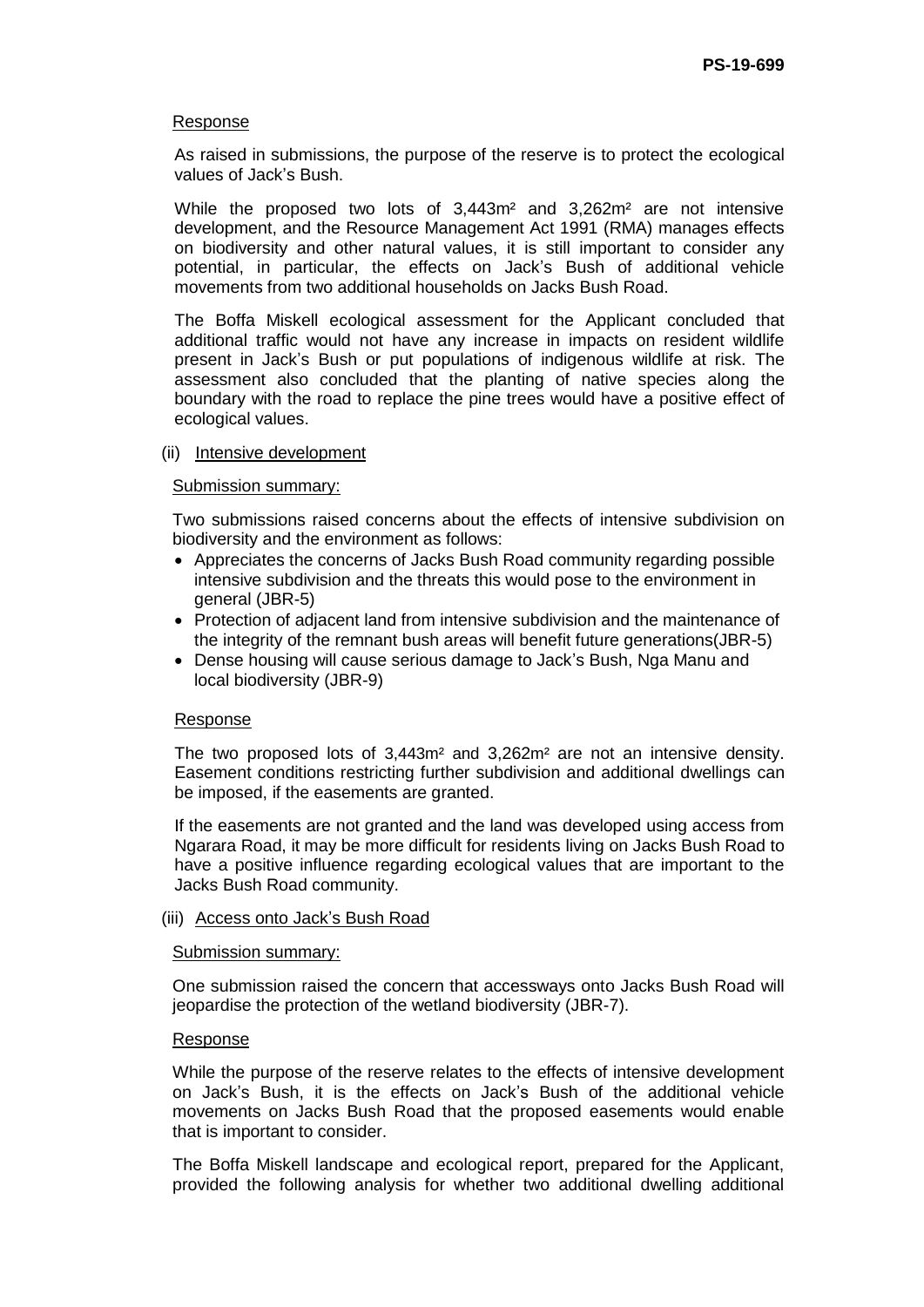vehicle movements on Jacks Bush Road would have any adverse impact on the ecological site K133.

The ecological assessment found that *"[T]he only potential effect would be from vehicle movements along Jacks Bush Road on avifauna, firstly in terms of disturbance to birds within the habitat, secondly the risk of collision with cars".*

#### (iv) Removal of pine trees

#### Submission summary:

Concerns are raised in submission JBR-15 that the removal of pine trees would have a negative impact on ecological values. In particular, that the removal of the pine trees would result in a loss of shelter for adjacent native vegetation.

#### Response

The Boffa Miskell landscape and ecological report, prepared for the Applicant, states that the removal of the pine trees *"could result in an adverse edge affect by removing the shelter and shade provided by these pines to the edge communities of Jacks Bush. The edge vegetation community bordering Jacks Bush Road is typical of a late-seral backdune community in the Kapiti Coast. The potentially affected edge vegetation consists primarily of Kanuka…"* 

*The ecological effects summary concludes that "… the removal of the pine trees from the property of 205 Ngarara Road …. will have a negligible effect on the ecological site K133 (Jacks Bush)…".*

The pine trees are on the Applicant's property and are able to be removed now without any requirement to replace with native vegetation. Conditions to ensure planting of appropriate native species can be imposed through the easements. A better ecological outcome than retaining the remaining pine trees would be achieved for Jack's Bush if easements are granted with conditions requiring removal of the pine trees and planting and maintenance of appropriate native bush edge species.

#### (v) Small pond/wetland area

#### Submission summary:

There is a small pond/wetland area could be restored – should be assessed by a biodiversity expert to determine significance (JBR-10)

#### Response

This area could be assessed through an ecological assessment during the resource consent process.

#### **d. Character of Jacks Bush Road**

#### Submission summary:

The impacts of granting the proposed easements on landscape values and character is raised in four submissions (JBR-1, JBR-2, JBR-6, JBR-10), with one raising concerns and three raising benefits.

Concerns relate to the Ngarara Development Partnership subdivision vision of creating a rural and environmentally sustainable living experience with protective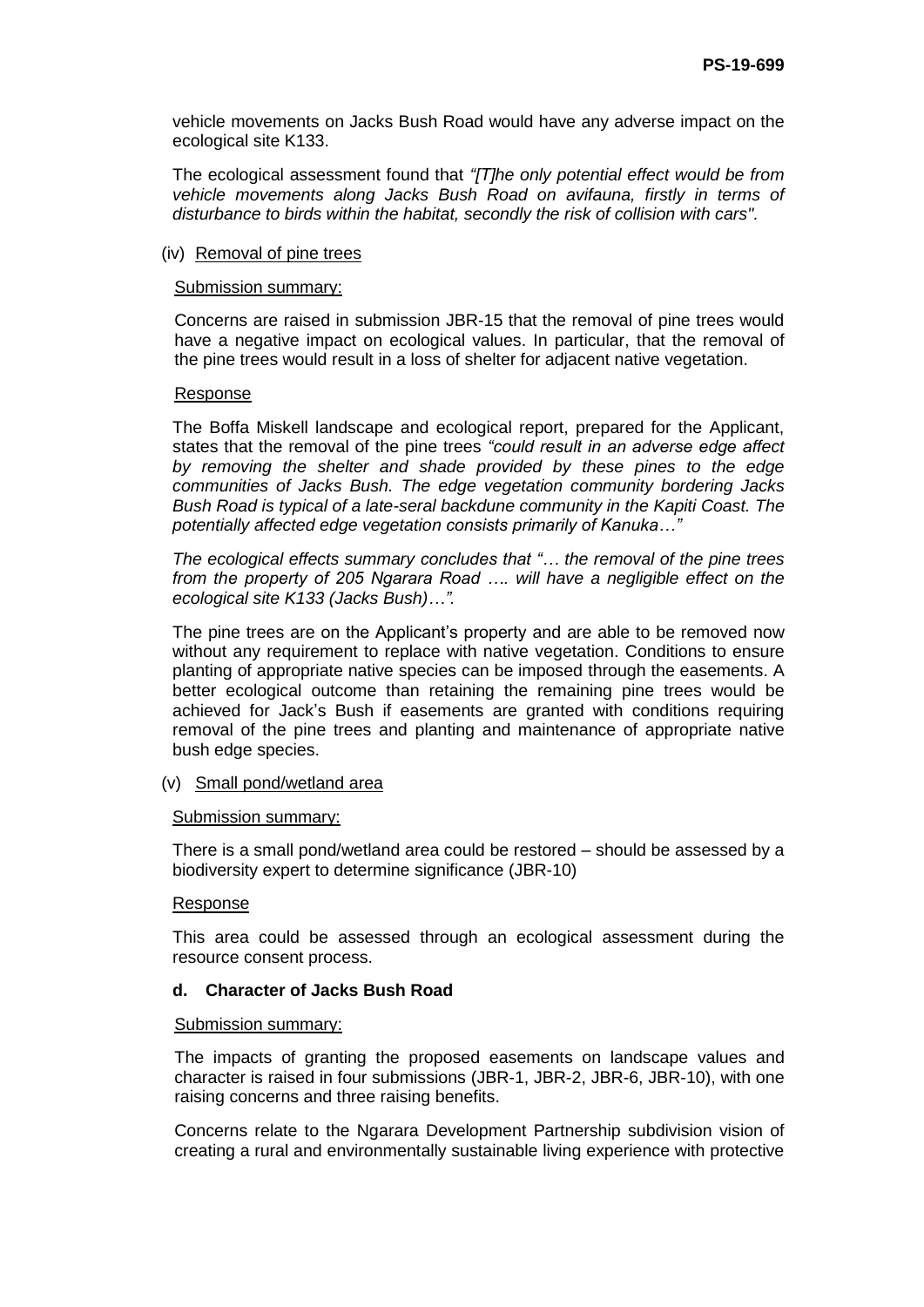ecological covenants, and the development not demonstrating compatibility with the overall character of Jack's Bush.

Three submissions raised positive impacts of the general proposal on the character of Jacks Bush Road, including helping tidy up the area, make Jacks Bush Road an even more attractive place to live and enhance the overall character of Jacks Bush Road.

The Boffa Miskell landscape and ecological report, prepared for the Applicant, identifies a short term low adverse effects on landscape values with a long term neutral effect for road users and neighbouring residents.

#### Response

The visibility of the easements themselves would be two driveways crossing a 20cm wide strip of land.

Replacement of the pines with native planting would be an improvement as once planting becomes established, landscape values would be improved and would be consistent with the ecological character of other properties on Jacks Bush Road.

If the certainty of a low density lot size was not established through granting conditioned easements, then a higher density of housing could potentially occur on the site in the future. The two proposed lots sizes would be in keeping with the low density character of Jacks Bush Road.

### **e. The easements would enable intensive development in the future**

## Submission summary:

Six submissions raised concerns that granting the easements would or could potentially be or enable intensive development in the future. The Applicant's submission refers to the proposal providing protection from potentially more intensive residential development of the land than if access is from the north.

Points raised include that:

- There may be intensive development or dense housing (JBR-9, JBR-10)
- If the Local Purpose Reserve was not in place the area currently shown as lots 3 and 4 within the subject land could, in theory, be subdivided into about six lots or be used to provide access further to the North including potentially a roading intersection link (JBR-6)
- Further lots may be accessed in the future (JBR-10, JBR-7)
- There may be further subdivision in ten years time (JBR-7, JBR-8)

#### Response

The proposed easements are for two proposed lots of 3,443m² and 3262 m². This is not an intensive housing density. If the easements are granted, restrictive easement conditions could include:

- Restricting the right of way easements to the two proposed lots only; and
- Restricting the number of dwellings on each of the proposed lots to one dwelling only; and
- Restricting vehicle access to the two lots to be from Jacks Bush Road only.

If easements with restrictive conditions are granted, further development of the land would be restricted. The easements would be registered on the properties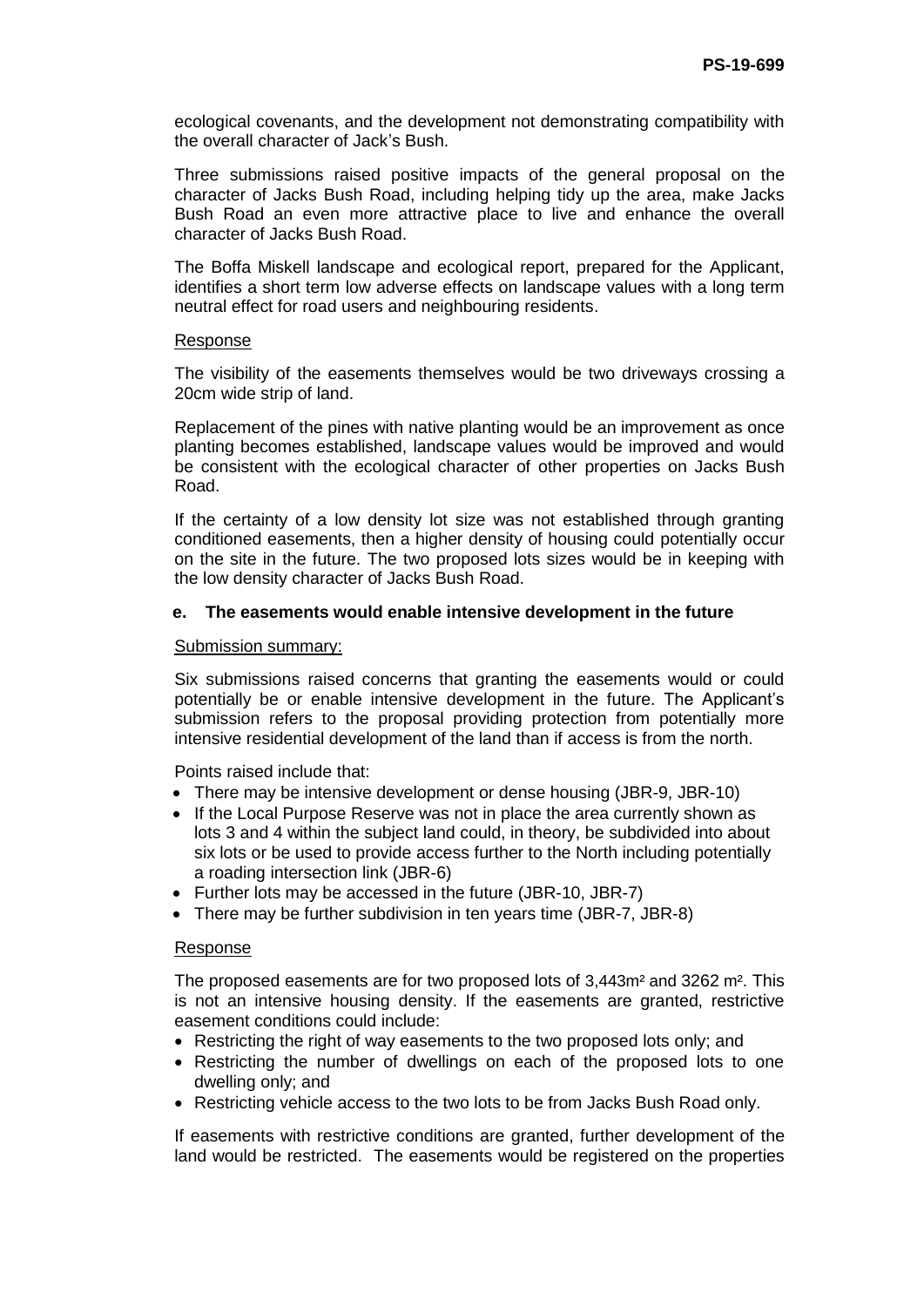title and if, in the future, the Applicant sought to vary or discharge the easement the Applicant would require the consent of Council to do so.

### **f. Alternative access from Ngarara Road**

#### Submission summary

Four submissions raised that there is viable alternative access from Ngarara Road that should be used. The easement application (attached to JBR-6) gives a preference for access onto Jacks Bush Road.

The summary of submission points are:

- Access via the proposed easement is practical, logical and has less than minor environmental effects than alternative options (JBR-6)
- The alternative option is viable (JBR-10)
- The Applicant has a perfectly drivable track from Ngarara Road (JRB-11)
- Failure to properly consider the alternative access from Ngarara Road (JBR-12)
- There is alternative access from Ngarara Road (JBR-13)

#### Response

There are alternative access options from Ngarara Road. The Applicant's preference is access to Jacks Bush Road. Given the proximity to Jacks Bush Road and the length of accessway required to reach Ngarara Road, it may be considered unreasonable not to grant the easements.

The alternative access options would not provide protective easement conditions, which would provide certainty of low density lots.

## Option 1 – Do not grant the easements

- 15 Option 1 is not to grant the easements
- 16 Future subdivision density and configuration of the lots adjacent to the reserve, being 189 Ngarara Road and 205 Ngarara Road, is not known. However, if the easements are not granted, 205 Ngarara Road has the potential to be intensively developed at some point in the future up to the reserve. This does not mean that potential future intensive development would impact on the ecological values of Jack's Bush, as the environmental effects would be considered under the RMA and the applicant would need to explain how effects of development would be avoided, remedied or mitigated.

## Option 2 - Grant easements with restrictive conditions

- 17 This option is to grant the easements which would be registered against the property's Certificate of Title with restrictive conditions to:
	- Constrain use of right of way easements to not allow further subdivision of the proposed two lots.
	- Constrain the use of the two right of way easements to only provide access to one dwelling per lot.
	- No additional access from any of the boundaries to enable any further subdivision of the two lots.
	- No expiry date on easement conditions.
	- Easement conditions for replacing the pine trees with native planting that would complement the ecological values of Jack's Bush and the character of Jacks Bush Road.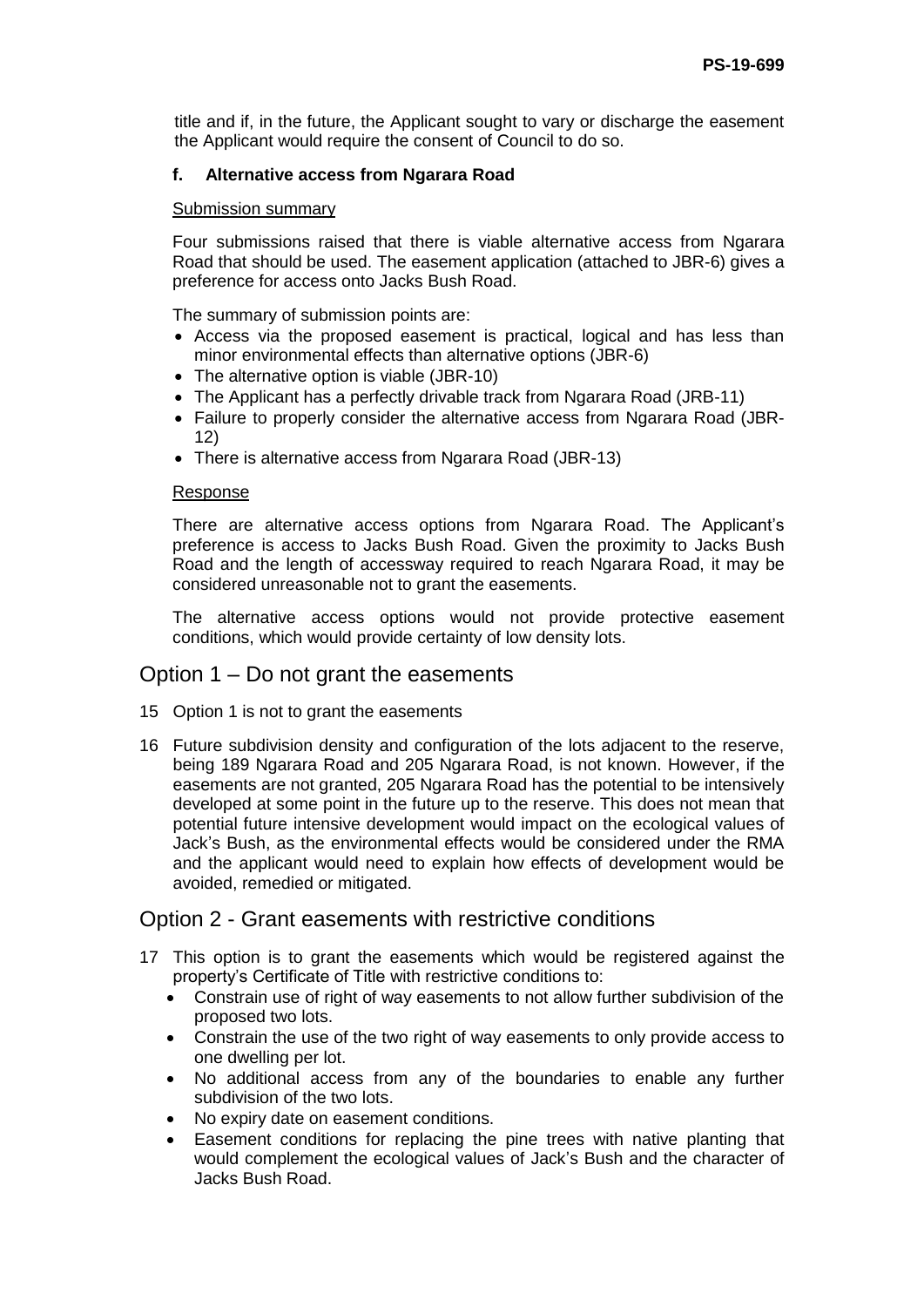- 18 There is no way of knowing whether resource consent would be granted for intensive development of the land if accessed from Ngarara Road. These easement conditions would address concerns raised in submissions about enabling a road and intensive development to occur on the adjacent land. Granting the easements with restrictive conditions that prohibit further subdivision and are limited to development of the two proposed lots would provide certainty of low density lots.
- 19 The Applicant is aware of the proposed restrictive conditions and considers them to be reasonable.
- 20 This is the recommended option.

## Option 3 – Grant easements with no restrictive conditions

- 21 This option is to grant the easements with no conditions
- 22 The reserve enables additional controls, such as the larger lot size character of Jacks Bush Road to be maintained. These controls are able to be realised if the proposed new lots are accessed via conditioned easements from Jacks Bush Road limiting the number of lots that the easements service.
- 23 If easements were granted with no restrictive conditions, concerns raised by the submitters would not be able to be addressed.
- 24 This option is not recommended.

## Option 4 - revoke the reserve status and vest as legal road

- 25 This option is to remove the reserve and vest the land as legal road.
- 26 This would relinquish the controls that the reserve provides regarding placing restrictive conditions limiting development and ensuring ecological enhancement within the proposed lots. The zoning of the land to the north of the reserve, including the location of the proposed lots, in the Proposed District Plan Appeals Version 2018 is Future Urban Development Zone. This area is not under appeal. This zone is enabling of urban development.
- 27 The RMA manages the effects of future development. The reserve, created to protect Jack's Bush from the potential adverse effects of intensive development, therefore duplicates the role of the RMA in managing effects of development. However, removing reserve status would potentially enable more intensive development with a main access road off Jacks Bush Road, which could be of a more urban character than other properties on Jacks Bush Road.
- 28 This option is not recommended.

## **CONSIDERATIONS**

## Policy considerations

29 There are no policy issues arising from this decision.

#### Legal considerations

30 Under the Instrument of Delegation for Territorial Authorities dated 12 July 2013, the Minister of Conservation has delegated authority to the Council to grant easements over reserve land under the Act.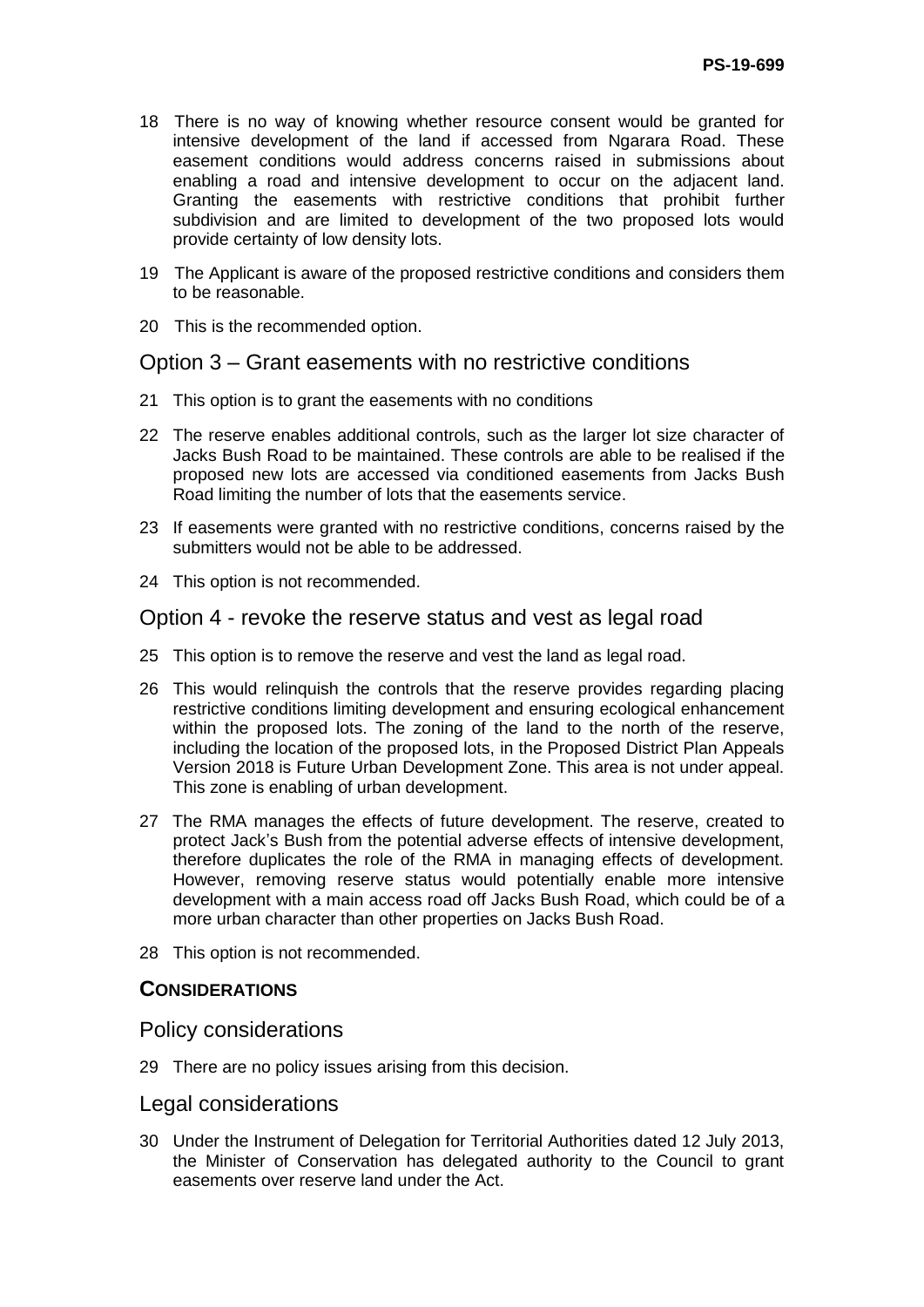- 31 The Council is able to grant easements over any part of the reserve for an electrical installation or work, as defined in section 2 of the Electricity Act 1992, under section 48(1)(d) of the Act.
- 32 The Council is able to grant easements over any part of the reserve for providing or facilitating access or the supply of water to any other land not forming part of the reserve or for any other purpose connected with any such land, under section 48(1)(f) of the Act.
- 33 If the proposed easements are approved, easement documentation will be drafted and will be reviewed by the Council's legal counsel before being presented to the Applicant for their agreement.

## Financial considerations

34 There are no financial considerations as all costs associated with right of way and services construction and remedial works will be met by the Applicant. The Applicant will also pay for all costs (survey and legal) associated with the granting of the easements.

## Tāngata whenua considerations

- 35 Te Ātiawa ki Whakarongotai Charitable Trust (TAKW) as mana whenua and kaitaki provided comments to the Applicant. The preference of TAKW is to undertake a comprehensive assessment of a resource consent application but recognised that some initial feedback would be useful.
- 36 TAKW are concerned that this area has national value, high sensitivity and is at risk from proposed development. TAKW could not support a proposed development that is at cross-purposes with the culture of the area, being both the culture of kaitiakitanga, and the culture of protection that local residents have established and enacted through their lives as residents.
- 37 TAKW noted they do not wish to be unnecessarily obstructive to any proposals for development but must recognise that the purpose of the isolation strip was to provide the most appropriate means of ensuring that the extremely high values of the area are protected.
- 38 As a result of the initial assessment, TAKW has advised they cannot offer their support to the proposal for the easement. TAKW will provide an assessment of the resource consent application if the applicant is successful with the easement and chooses to pursue the resource consent application.

## **SIGNIFICANCE AND ENGAGEMENT**

## Significance policy

39 This matter has a low level of significance under Council's Significance and Engagement Policy.

## Consultation already undertaken

40 Prior the report CS-18-634, Council officers met with several residents of Jacks Bush Road and Ngarara Road, at their request.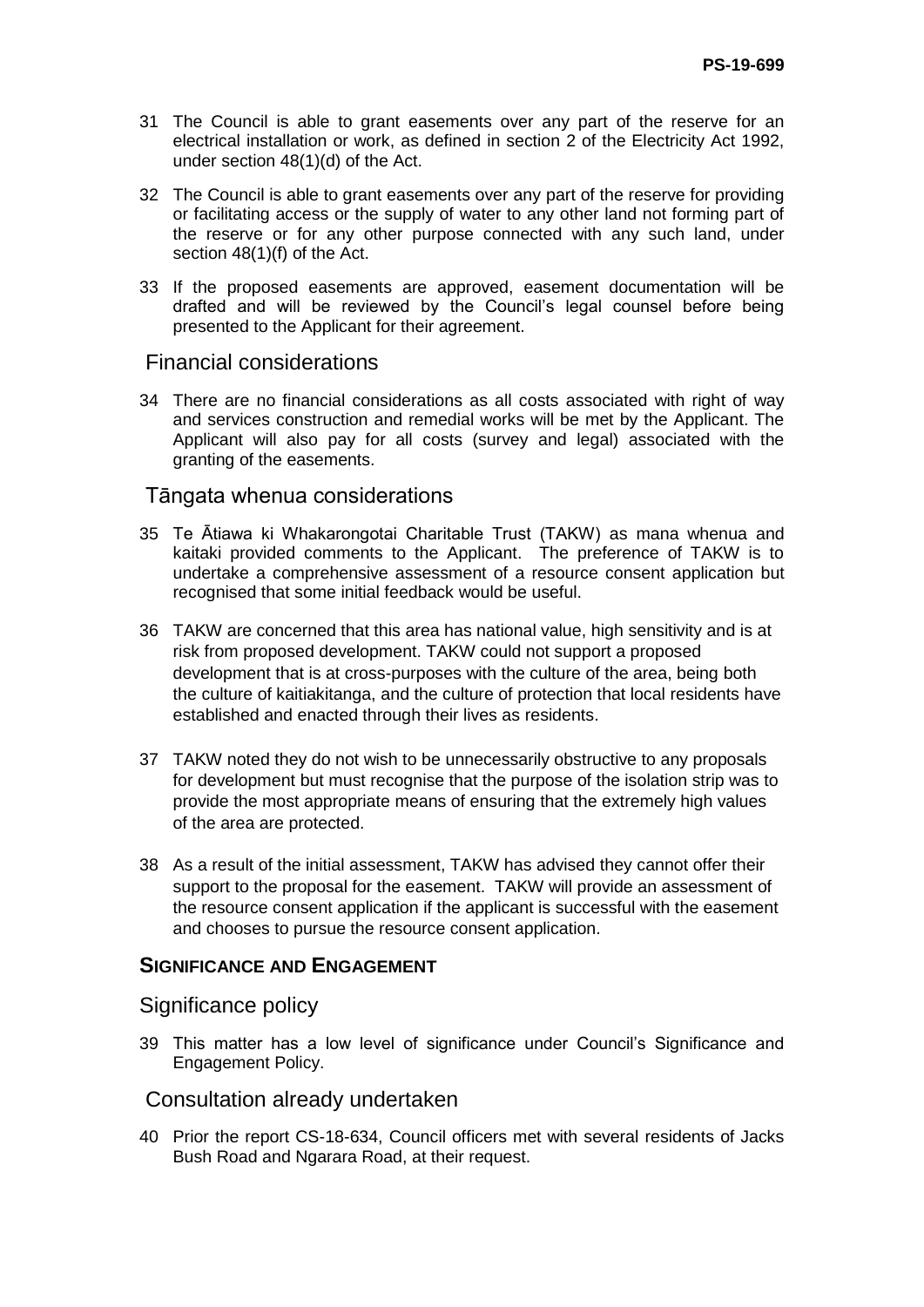- 41 Public notification was carried out in accordance with section 119 of the Act. A public notice outlining the proposed easements and asking for objections and submissions was published in the Kapiti News on 31 October 2018. In addition to the public notification requirements under the Act:
	- Letters providing information about the public notice, were delivered to fifteen residential letterboxes in Jacks Bush Road and Ngarara Road; and
	- Information about the public notice was sent to ten email addresses of residents or non-resident land owners in the local area (Jacks Bush Road and Ngarara Road).

## Engagement planning

42 An engagement plan is not needed to implement this decision.

# **CONCLUSION**

- 43 A range of views and topics were raised in the objections and submissions. The easements for access to the two proposed lots were both opposed and supported.
- 44 Key issues raised were an understanding from residents that the reserve prohibited any access to land to the north, and concerns that the easements would enable further development that would be intensive; more vehicles on Jacks Bush Road and using the intersection with Ngarara Road was dangerous; the effects of additional vehicles and removing pine trees on ecological values, and that there is alternative viable access from Ngarara Road.
- 45 Benefits raised included improvements to the character of Jacks Bush Road, ecological benefits, providing certainty regarding housing density.
- 46 Council is required to fully consider the objections and submissions in deciding whether to consent or refuse consent to grant some or all of the proposed easements.
- 47 If Council decides to grant the easements, conditions to restrict further development on the proposed lots and require native vegetation is established and maintained would be imposed via easement conditions.

# **RECOMMENDATIONS**

- 48 That the Kāpiti Coast District Council notes the 15 submissions received.
- 49 That the Kāpiti Coast District Council delegates to the Chief Executive all necessary powers to agree and register the easements as shown on Appendix 1 of this report CS-18-699, provided that a resource consent is approved through the regulatory process, and the associated deposit of survey plans. The easements will have restrictive conditions as noted in paragraph 16 of this report (as a minimum).